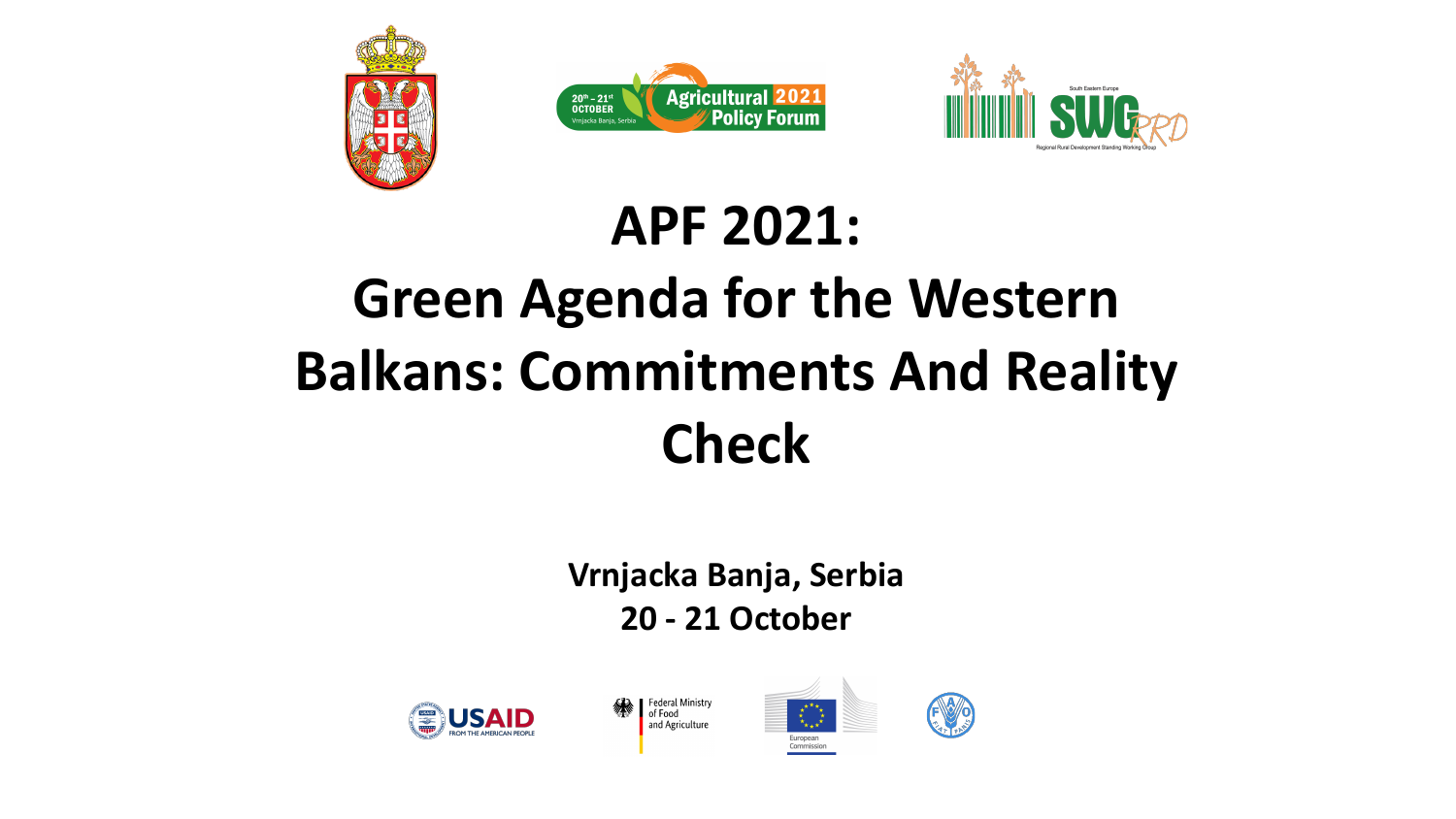



### **14:00 – 18:00 Pre-APF REAWG meetings**:

- REAWG on Diversification of economic activities in rural areas through tourism
- REAWG on wine







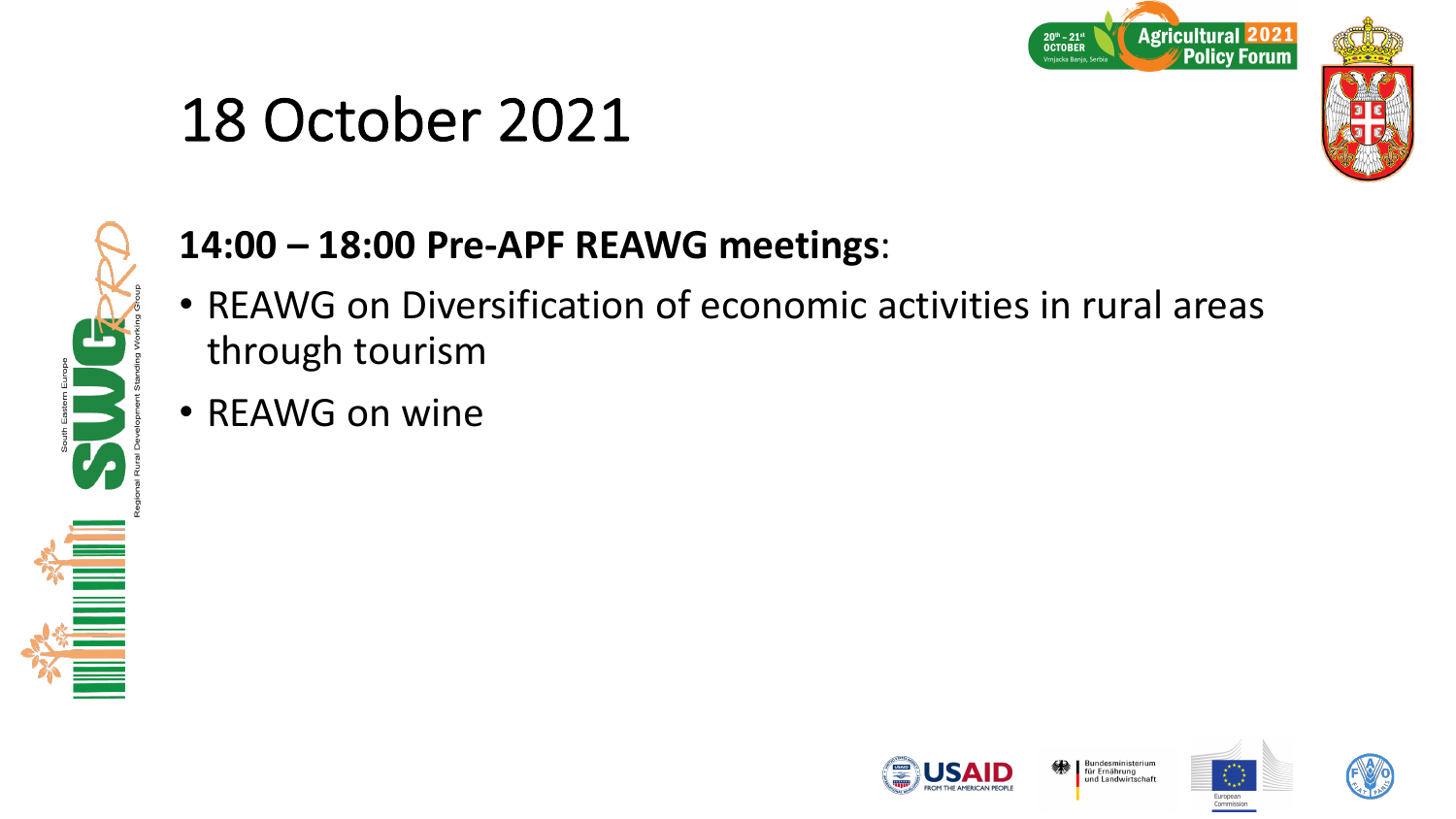



### **9:00 – 12:00 – Pre-APF REAWG meetings**:

- REAWG on Diversification of economic activities in rural areas through tourism
- REAWG on wine

**20:00 APF Cocktail reception**







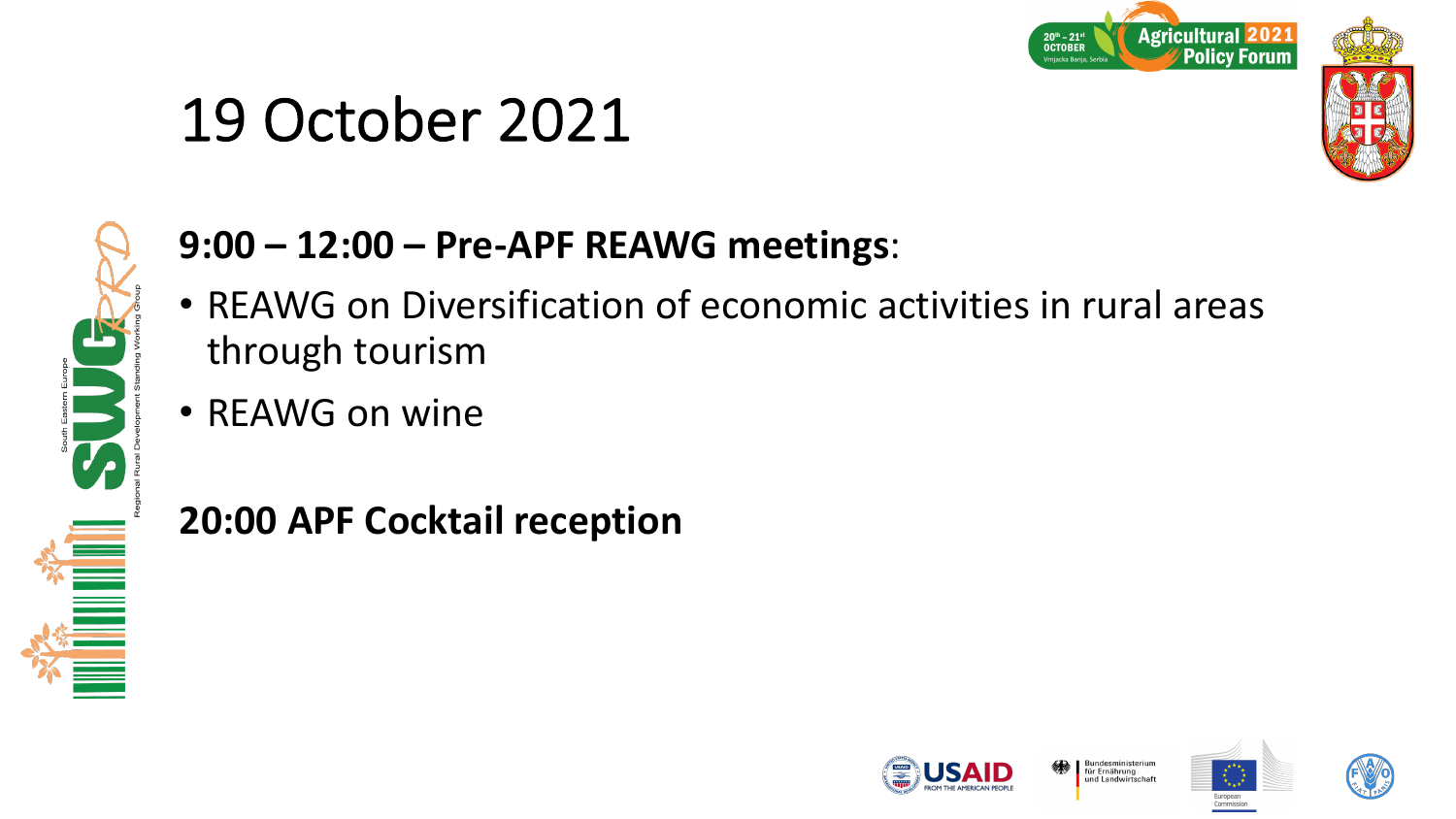

#### **9:00 – 13:00 - Plenary session**

- Sofia Declaration commitments and challenges
- Green Agenda for the WB and IPARD III implementation
- Impact of COVID-19 on agriculture, food and rural areas in the Western Balkans
- Research, innovation and technology transfer in the Western Balkans
- Agri-Environmental aspects of sustainable grape and wine production in the WB
- LEADER approach from policy set-up and instruments towards effective implementation

### **14:00 – 18:00 - Working groups**

- Wine and gastronomy
- The LEADER approach in the Western Balkans
- Agricultural knowledge and innovation systems in the Western Balkans









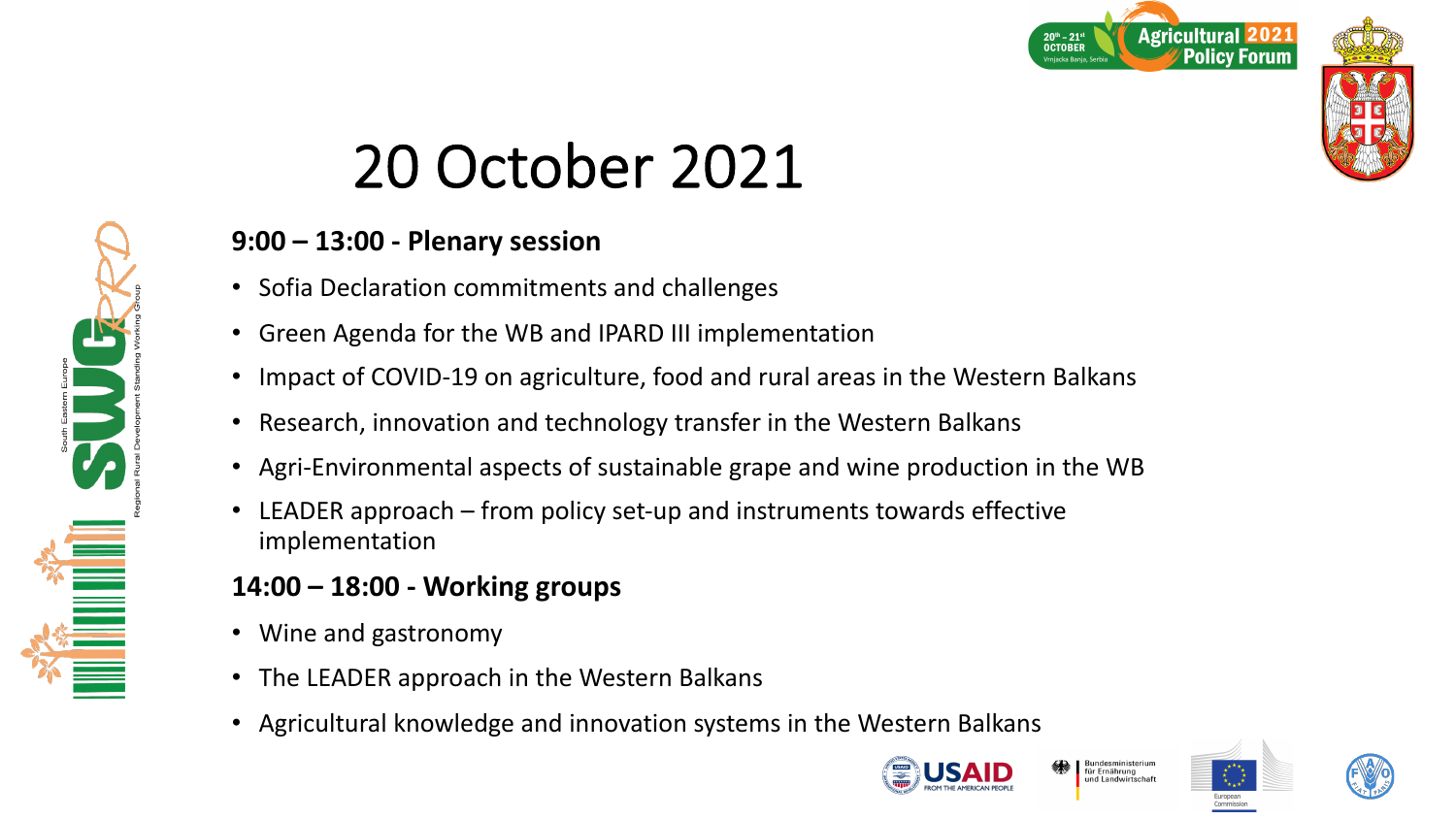



### **9:00 – 11:00 Working groups' presentations**

- Wine and gastronomy
- The LEADER approach in the Western Balkans
- Agricultural knowledge and innovation systems in the Western Balkans
- Diversification of economic activities in rural areas through tourism
- **11:30 – 13:00 Formulation of Vrnjacka Banja Agenda 2021**
- **14:00 – Field trip followed by dinner**









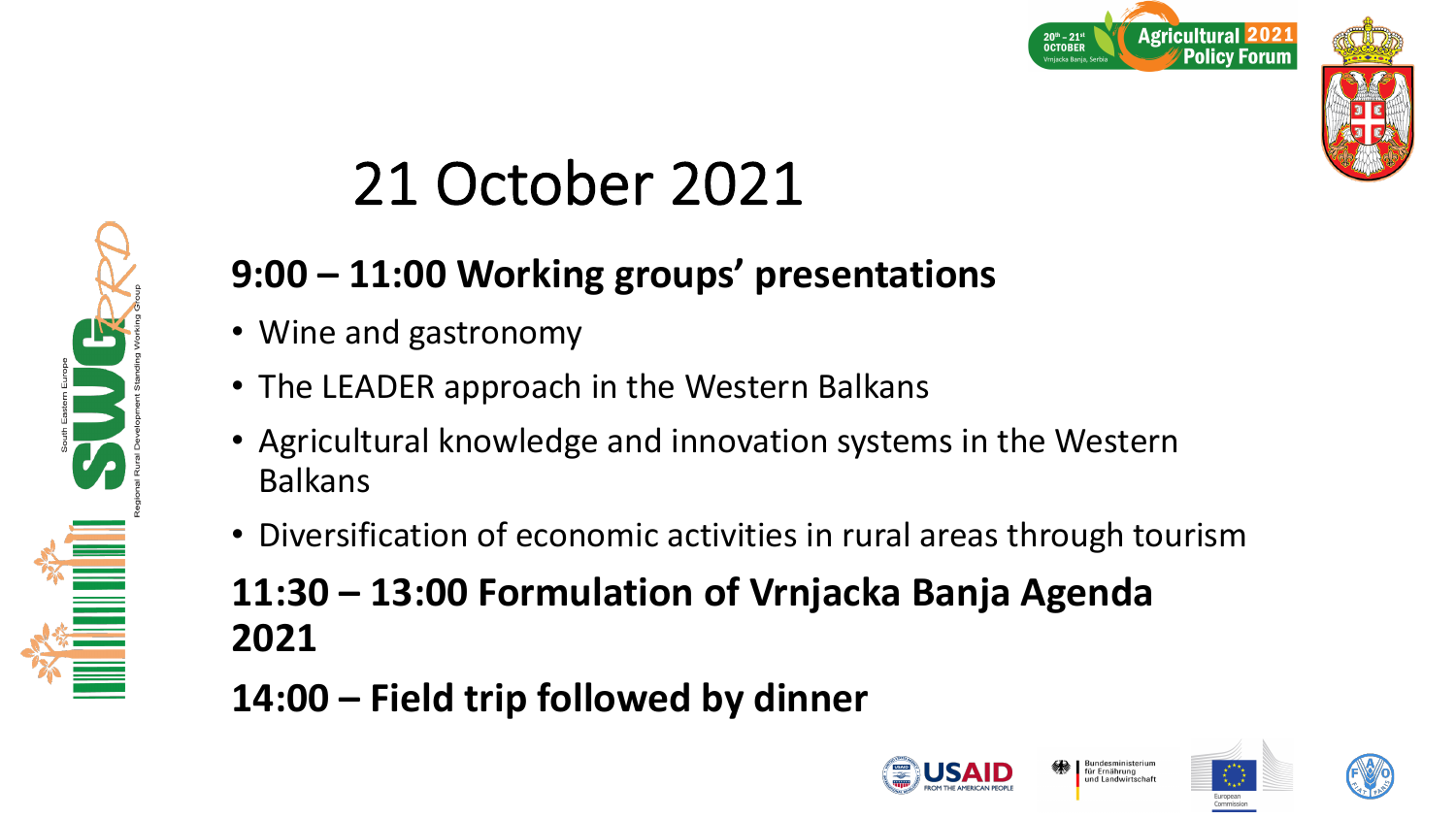

# Speakers

• **Mr. Boban Ilic,** Secretary General, Regional Rural Development Standing Working Group in SEE (SWG)

- **Mr. Marius Lazdinis**, Head of Pre-Accession Assistance Unit, European Commission, DG AGRI
- **Ms. Natalija Bogdanov, PhD**, Professor, Faculty of Agriculture, University of Belgrade, Serbia

• **Mr. Charalambos Kasimis, PhD**, Professor, Agricultural University, Athens, Greece

• ?

• ?







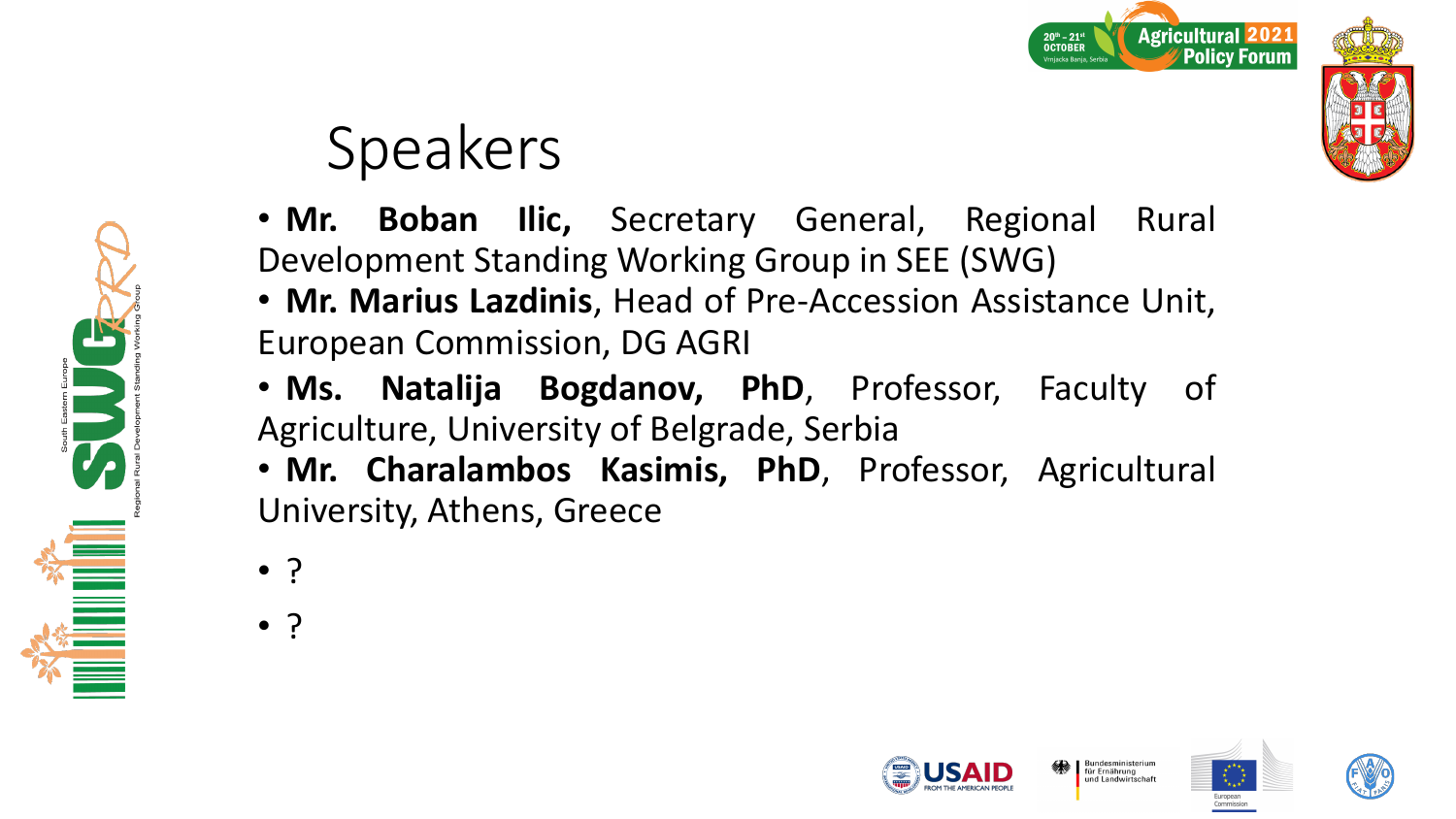



## List of invitees

- SWG delegates
- SWG observers
- EC and international organizations
- REAWG LEADER
- REAWG Wine
- REAWG ED-RT
- REAWG AKIS
- Other experts and ministries' representatives
- SWG staff

**ENSURER** 

• Regional offices







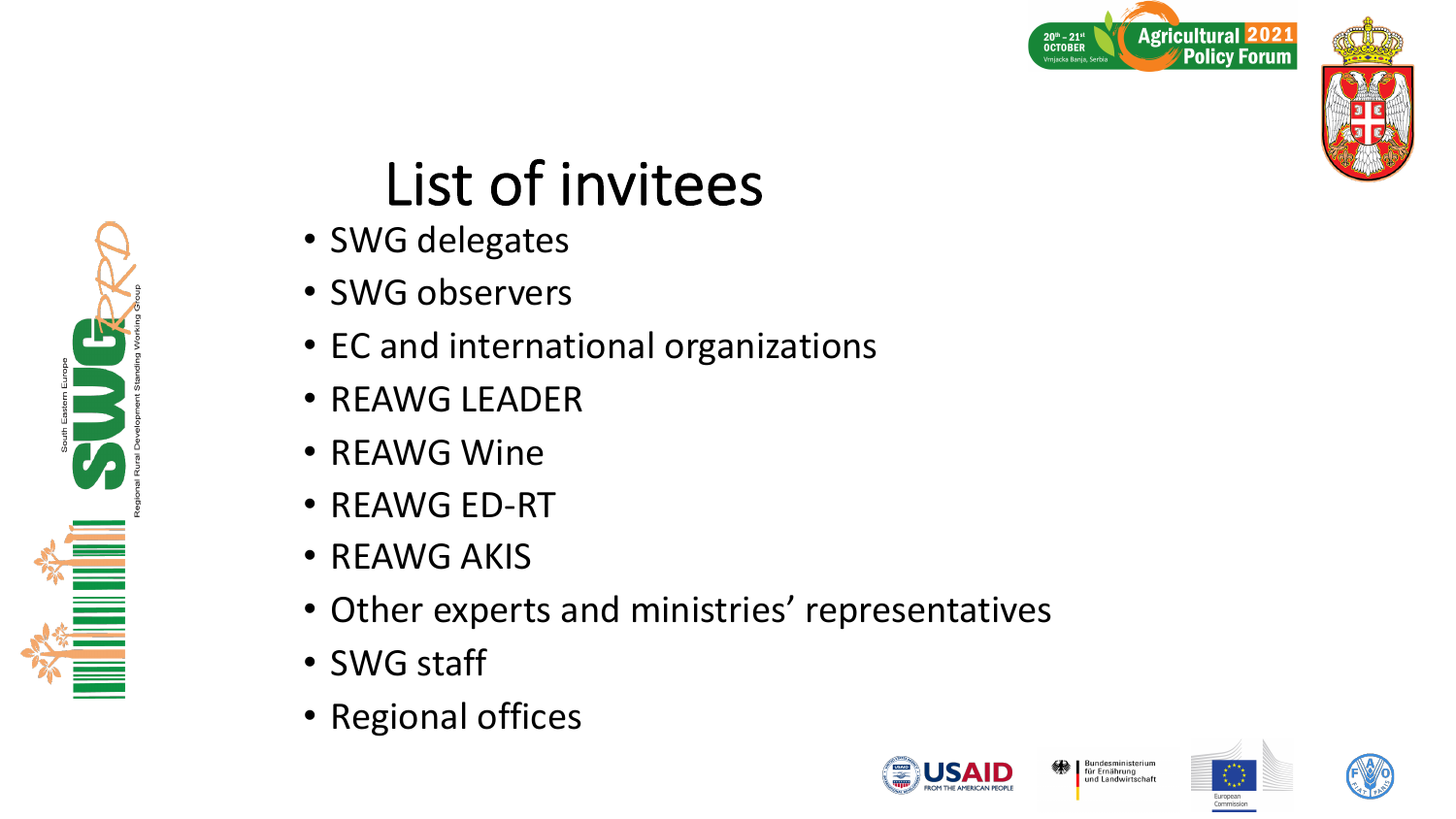

# Publicity

- Web site: http://apf.seerural.org
- Social Networks
- Media coverage
- Ministries PR Officers
- Direct e-mail

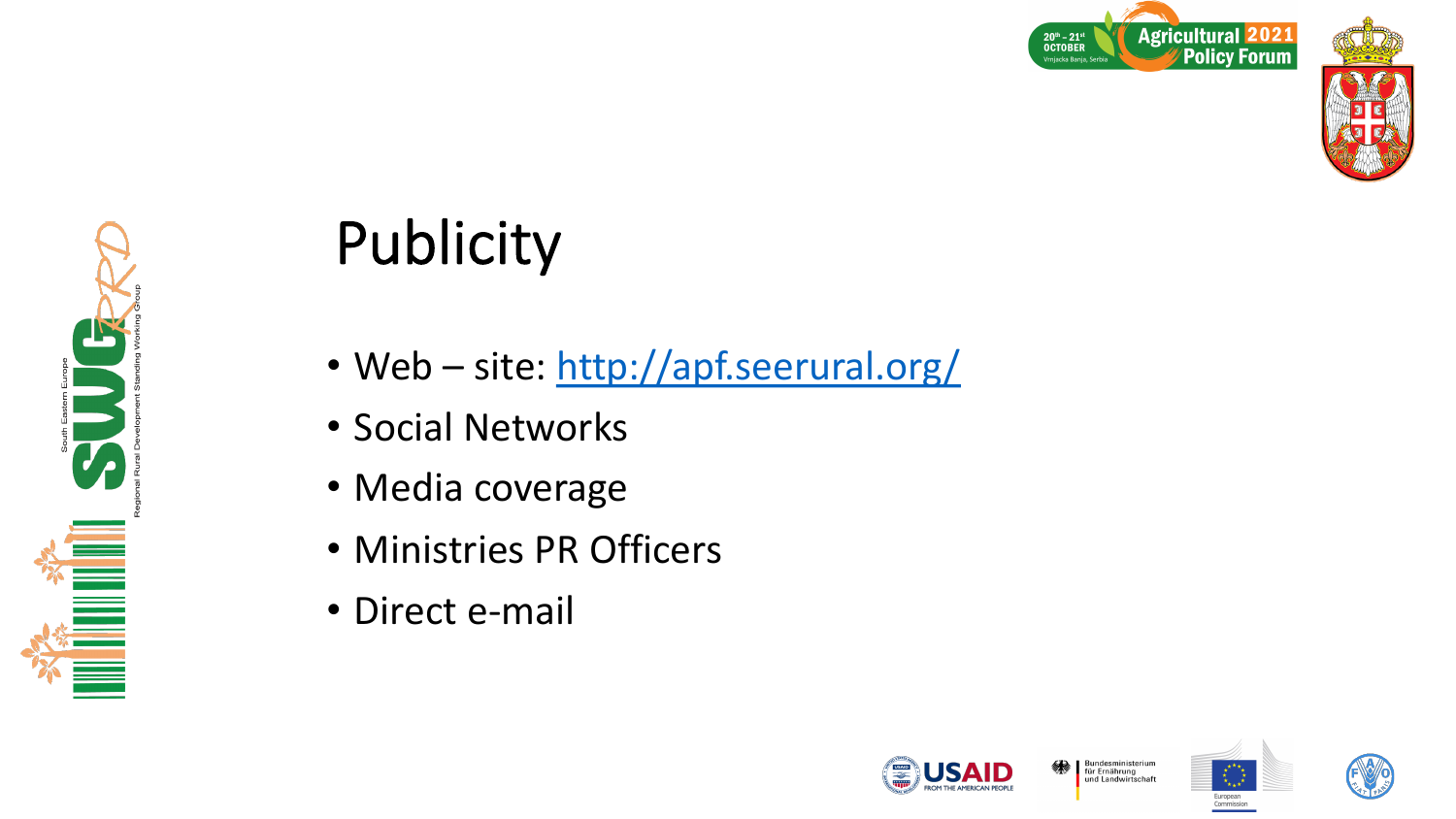





### Next steps (concerning MAFWE Serbia)

| <b>What</b>                                                                  | <b>Who</b>                     | When             |
|------------------------------------------------------------------------------|--------------------------------|------------------|
| Plan field trip                                                              | MAFWE/SWG                      | 30 Sep           |
| Coordinate publicity activities (PR, photographer)                           | <b>MAFWE</b> and<br><b>SWG</b> | 30 Sep           |
| Organize transfers from-to airport                                           | <b>MAFWE</b> and<br><b>SWG</b> | $19 - 22$<br>Oct |
| Provide promotional materials (press releases to<br>ministries' PR officers) | <b>SWG</b>                     | 15 Oct           |





Bundesministeriur<br>für Ernährung

und Landwirtschaft